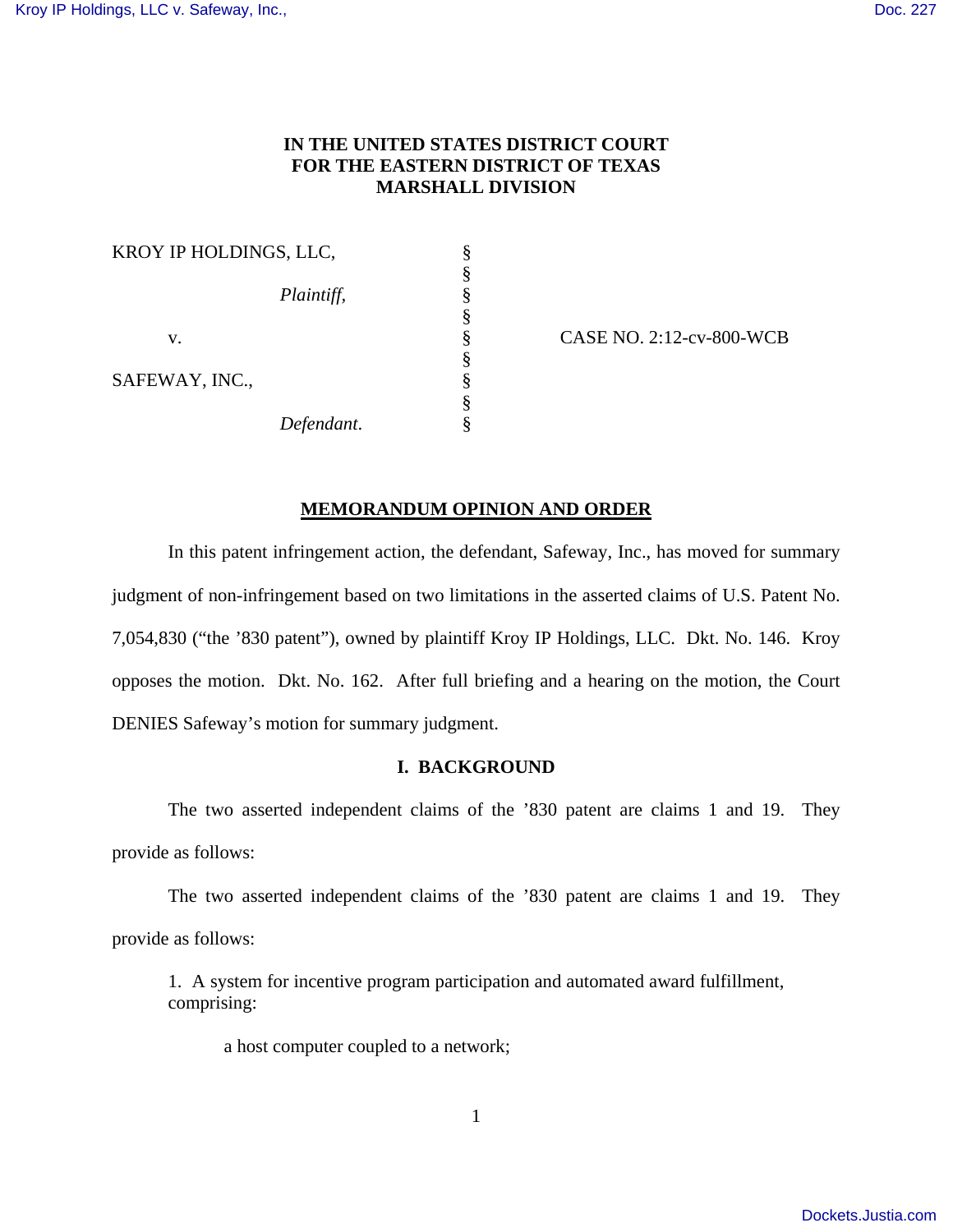a first database accessible from said host computer; and

- an automated award fulfillment application program executed on said host computer for participation in incentive programs of a plurality of providers in communication with an inventory management system associated with each of said plurality of providers wherein said automated award fulfillment application program provides sponsorselected fulfillment, said automated award fulfillment application program comprising:
	- code adapted to provide a sponsor-selected specific award unit item, said sponsor-selected specific award unit item being tailored to demographic and psychographic preferences of a sponsorselected consumer user; and
	- code adapted to provide a sponsor-selected geographic location for fulfillment.

19. A method for providing an incentive programs [sic] and automating [sic] award fulfillment, comprising:

providing a host computer;

- providing an incentive program on the host computer, wherein a participant may participate in said incentive program;
- providing a database of awards on the host computer associated with the incentive program; and
- providing automated award fulfillment of said awards to participants, including
	- providing communication with an inventory management system associated with each of a plurality of providers wherein said automated award fulfillment comprises
		- providing a sponsor-selected specific award unit item,
		- providing said sponsor-selected specific award unit item tailored according to demographic and psychographic preferences of a sponsor-selected consumer user, and
		- providing a sponsor-selected geographic location for fulfillment.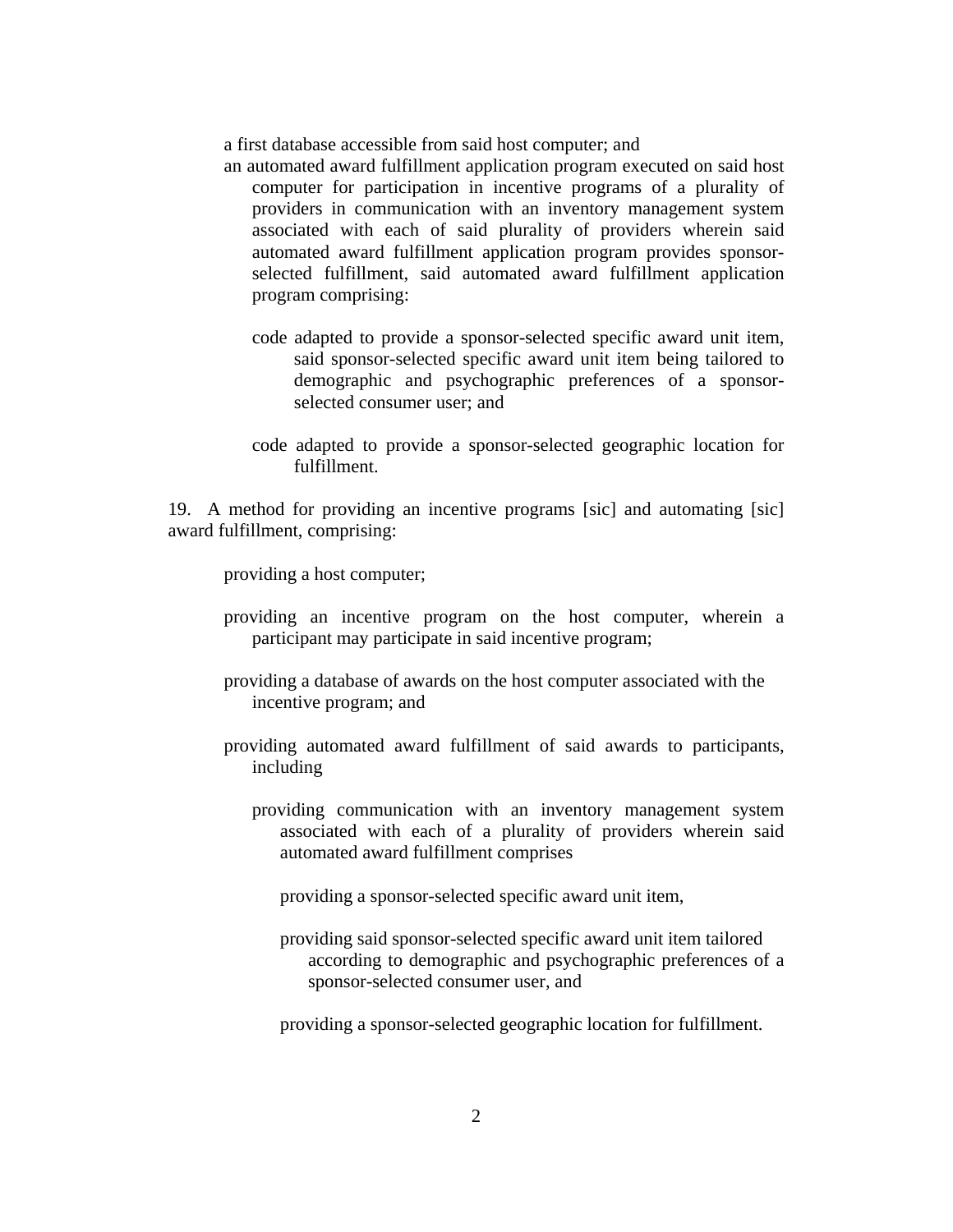#### **II. DISCUSSION**

Safeway's summary judgment motion relates to two limitations in each of those claims (and in the asserted claims that depend from claims 1 and 19). The limitations in dispute are the "sponsor-selected specific award unit item" limitation and the "sponsor-selected geographic location for fulfillment" limitation.

 In its claim construction order, the Court construed the "sponsor-selected specific award unit item" limitation to mean "a specific award item and all of its corresponding identifying or classifying information selected by a sponsor." Dkt. No. 90, at 20-24. The Court construed the "sponsor-selected geographic location for fulfillment" limitation to mean "at least one specific geographic location selected by a sponsor for fulfillment." Id. at 11-20. Safeway contends that under the Court's construction of those two limitations, Safeway is entitled to judgment of noninfringement as a matter of law.

## **A. "A Sponsor-Selected Specific Award Unit Item"**

 Safeway's accused awards program, the "Just for U" program, generates personalized offers to particular households. The offers are in the sets of coupons offering discounts on various products. The customer elects which of the offers to select and can redeem those offers at Safeway stores in designated regions.

 Safeway argues that because under the "Just For U" program the customer elects which, if any, of the personalized offers to select, the sponsor does not select a "specific award unit item," as is required by the "sponsor-selected specific award unit item" limitation of the '830 patent. Instead, under the "Just For U" program, according to Safeway, the selection is made by the customer. Kroy responds that the "sponsor-selected specific award unit item" limitation is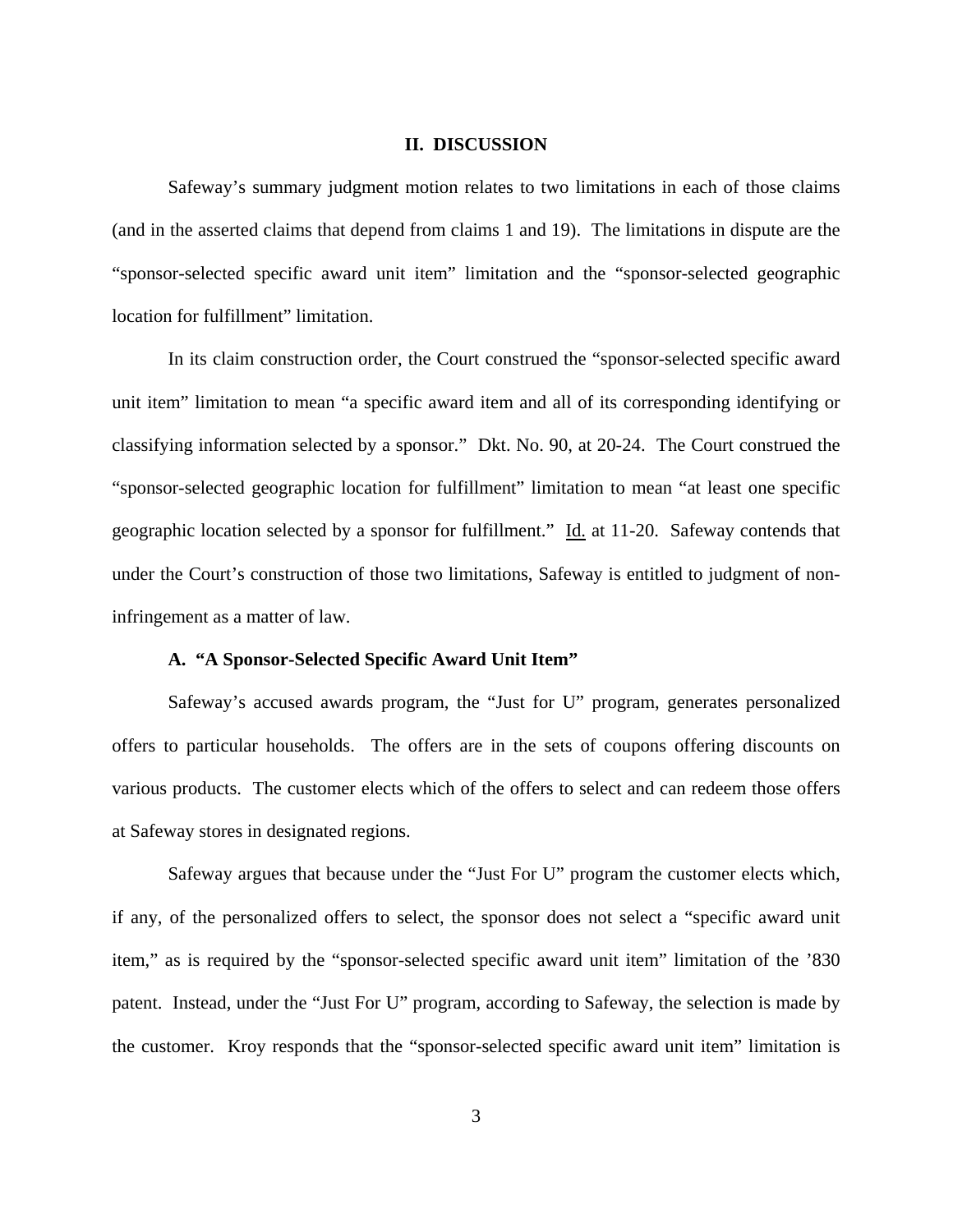satisfied when the sponsor (in this case, Safeway) chooses the particular items to include in the package of award choices offered to each customer for redemption, even if the customer ultimately does not select all of the choices that are offered, or even any of them.

 Based on the factual showing made by Kroy for purposes of this motion, the Court finds that Safeway is not entitled to summary judgment on this issue. Kroy has offered evidence that Safeway makes personalized offers to particular customers, and that is sufficient to satisfy the "sponsor-selected specific award unit item" limitation. The fact that customers may be offered more than one award from which to choose, and that they may elect not to redeem all of the awards they are offered does not take Safeway's program outside the reach of that limitation.

 Safeway relies on the prosecution history to support its contention that allowing the consumer to select certain coupons for redemption among those offered by the sponsor means that the award is not "sponsor-selected" within the meaning of the '830 patent claims. In particular, Safeway points out that in the prosecution history of the '830 patent, the applicant distinguished a prior art patent to Kanter on the ground that Kanter's system does not allow a sponsor to designate an item to be redeemed. Instead, according to the applicant, Kanter "only allows a designation of a redemption location and a general amount of redemption," and teaches "consumer user selection of an item to be redeemed in exchange for accumulated credit value." In the claimed invention, by contrast, the applicant argued that the sponsor of the award "may select or determine what award unit . . . will be provided to the consumer user . . . ." Dkt. No. 146-7, at 23-24.

 Safeway also relies on the discussion in the prosecution history of a prior art patent to Storey. See Dkt. No. 172-2, at 24-26. The applicant explained that Storey is directed to a "fully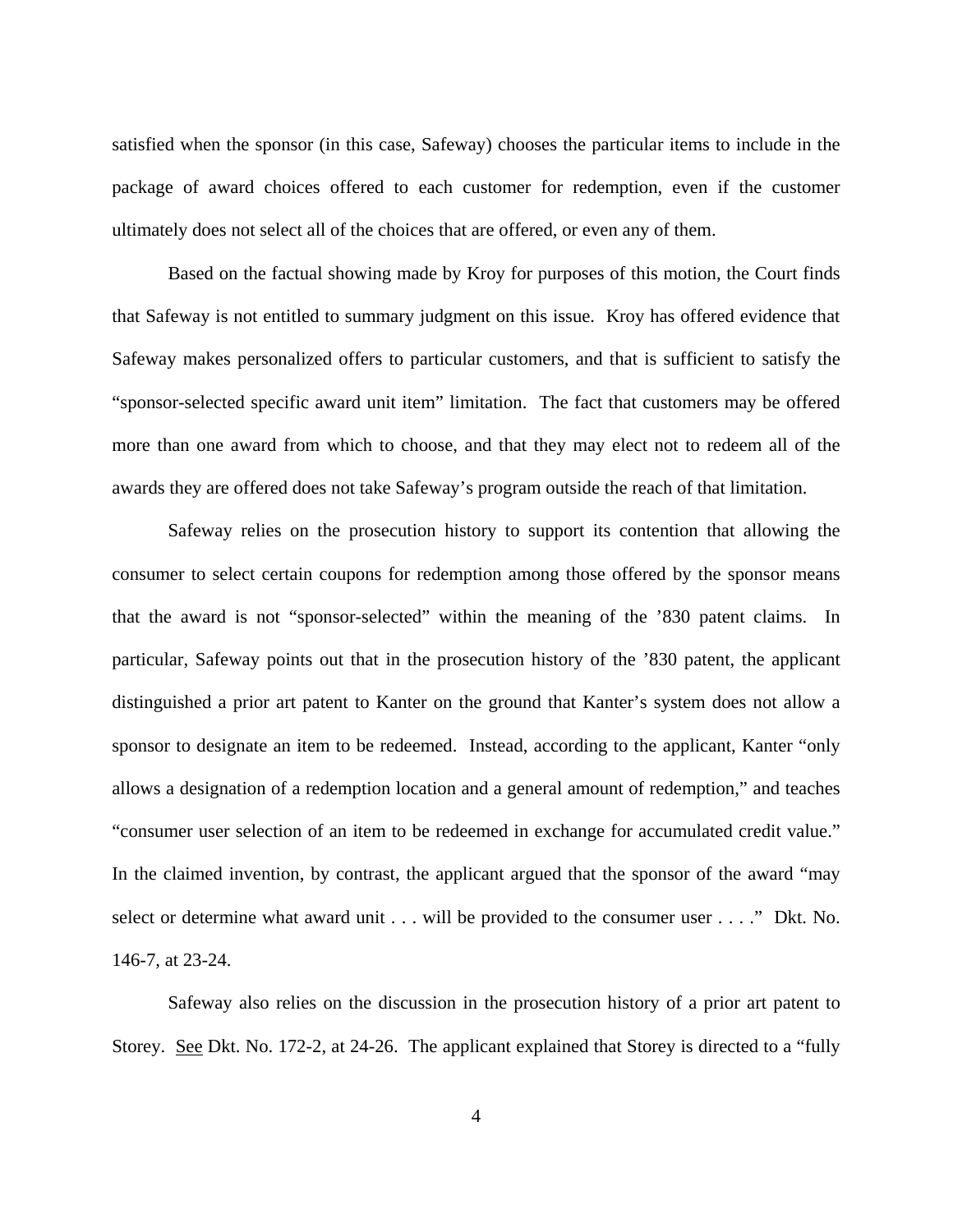integrated on-line frequency award program" such as a frequent flier program, in which the consumer is allowed "to browse an online catalog of awards to select from a present list of awards to electronically place an order to redeem a consumer-user designated award corresponding to an amount of awarded points." Id. at 24. The invention, according to the applicant, "includes sponsor designated or selected redemption whereby the sponsor of the award may select or determine what award unit . . . will be provided to the consumer user," while Storey "describes consumer user designated selection of an award." Id. at 25.

 The Court does not regard those portions of the prosecution history as helpful to Safeway. The applicant distinguished Kanter and Storey on the ground that in those references the consumer was not offered a personalized award or set of awards, but instead was simply allowed to use credits that the consumer had won to select prizes from a general catalog. In Kanter, the applicant explained, the consumer was given "a general amount of redemption," i.e., a credit that the consumer could use to purchase an award; the consumer was then allowed to use that credit to purchase items from a general catalog. Storey was distinguished on the same ground. The applicant's discussion of those two references, in which the consumer is allowed to select awards from a general catalog, not personalized to the particular consumer, does not in any way disclaim a system in which the sponsor selects a personalized set of awards to offer to a particular consumer, after which the consumer is free to decide which, if any, of those awards to redeem. For that reason, the applicant's discussions of Kanter and Storey do not constitute the kind of "clear and unmistakable disavowal or disclaimer" that is necessary to justify giving claim language a narrower scope than its plain meaning would suggest. See Pacing Techs., LLC v. Garmin Int'l, Inc., 778 F.3d 1021, 1024 (Fed. Cir. 2015); GE Lighting Solutions, LLC v.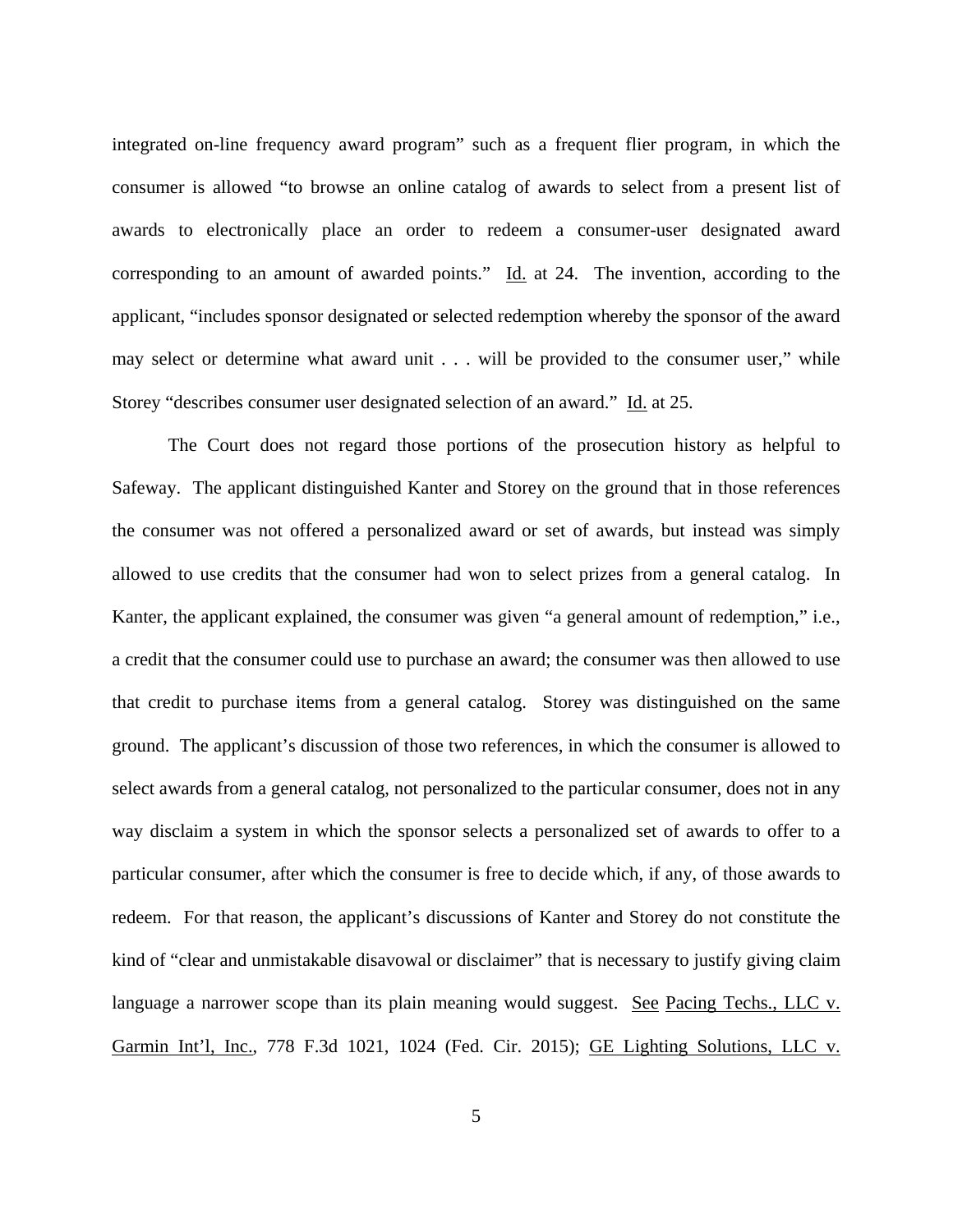AgiLight, Inc., 750 F.3d 1304, 1309 (Fed. Cir. 2014); Omega Eng'g, Inc. v. Raytek Corp., 334 F.3d 1314, 1324 (Fed. Cir. 2003). Accordingly, the Court concludes that there is at least a disputed issue of material fact as to whether the Safeway "Just For U" program satisfies the "sponsor-selected specific award unit item" limitation.

#### **B. "A Sponsor-Selected Geographic Location for Fulfillment"**

 As to this limitation, Safeway contends that its award program provides for fulfillment at any Safeway store within a particular region, not for fulfillment at any specific designated store or stores. Accordingly, Safeway contends that the "geographic location for fulfillment" is not "sponsor-selected," since the customer is free to redeem an award at any Safeway store within the designated region. In making that argument, Safeway relies on the Court's construction of the "geographic location" limitation, which construed that limitation to mean "at least one specific geographic location selected by a sponsor for fulfillment." Dkt. No. 90, at 11-20.

Kroy responds that under the Court's claim construction the sponsor is not required to select a single specific location for redemption of the award, but instead can specify "at least one geographic location," which indicates that providing the customer a choice of more than one geographic location is consistent with the claim.

The Court agrees with Kroy that summary judgment is not appropriate on this issue. Kroy has offered evidence that Safeway's program commonly designates all Safeway stores within a particular geographic region as being the geographic location where customers are directed to redeem their awards. Safeway has not rebutted that evidence, but instead contends that designating all stores within a particular region is not sufficient to satisfy the requirement that the sponsor select a geographic location for fulfillment. Instead, Safeway appears to contend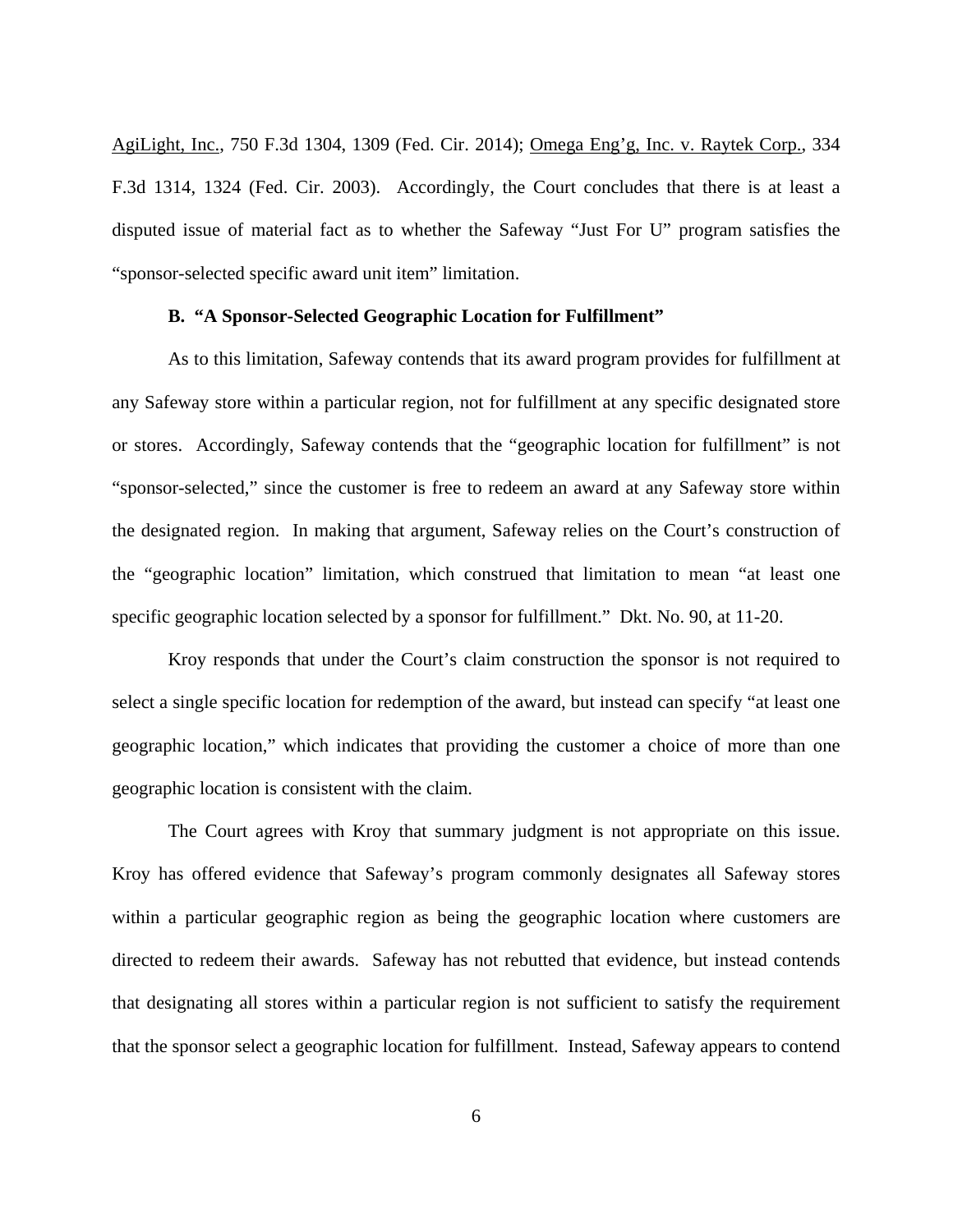that the claims require the sponsor to designate a specific store or specific stores as the geographic location for fulfillment. Safeway's argument would distinguish, for example, between specifically identifying all stores in a particular geographic region as proper locations for redemption (which Safeway appears to concede would satisfy the "geographic location" limitation) and simply identifying those stores by reference to their being in a particular region, without naming them individually (which Safeway contends would not satisfy the "geographic location" limitation).

Safeway's argument is not persuasive. The Court construed the "geographic location" limitation to be "broader than a 'specific store," and to include "a merchant, a retailer, or a POS [point of sale]." Dkt. No. 90, at 15. The Court held that the claims require "at least one specific geographic location, whether it be a merchant's location, a retailer's location, or a POS." Id. Contrary to Safeway's contention, however, the Court does not interpret the words "specific geographic location" in the Court's claim construction to be limited to a particular store or address; in the Court's view, a geographic location, such as a city, a region, or a state can qualify as a "specific geographic location," even if such a geographic location includes multiple stores at which the consumer can, for example, redeem a coupon and receive an award.

Again, Safeway relies on the prosecution history of the '830 patent, where the applicant stated that the sponsor "may designate the location of the redemption [and that the consumer can be] instructed to go to a store identified as having the award by the inventory management system to pick up the award unit . . . . The award unit can then be allocated from inventory to ensure availability upon a visit by the specific consumer user. For example, the location may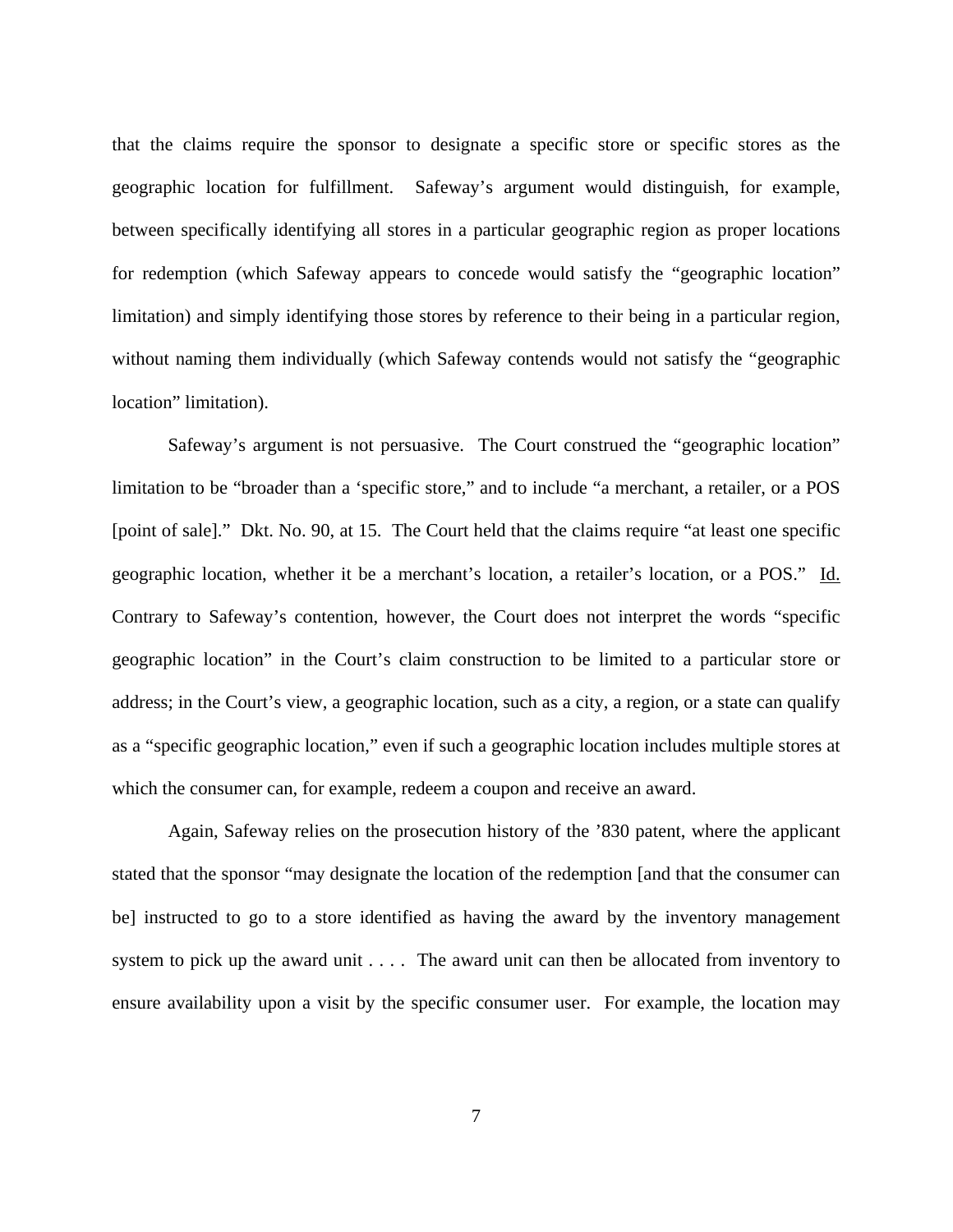include the geographical location of the retailer, merchant or point of sale (POS)." Dkt. No. 146- 7, at 24.

The Court does not find in that passage any clear disclaimer of claim scope of the sort asserted by Safeway. The applicant's statement is consistent with an interpretation of the claim language as requiring the sponsor to select the geographic location for redemption of the award, but it does not indicate that the geographic location must be a single specific store or address. It would not be inconsistent with the claim language or the quoted passage for a sponsor to direct the consumer user to redeem his award at any of a specified group of stores at which the award is available. Nothing in the claims or in the prosecution history limits the number of geographic locations to one. Accordingly, the Court rejects Safeway's argument that the prosecution history disclaims an interpretation of the term "geographic location for fulfillment" that would allow fulfillment to take place at any one of several stores within a particular geographic location.

Finally, Safeway relies on the deposition testimony of Kroy's expert, Robert James Sherwood, which Safeway contends supports its non-infringement contention with respect to the "geographic location" limitation. Safeway focuses on Mr. Sherwood's answer to Safeway's hypothetical question about whether a sponsor's direction to a consumer to pick up an award "at any of our stores in [a] particular zip code" would be sufficient to satisfy the "geographic location" limitation. Mr. Sherwood said that in that case his answer would be "no." He added that in that case, "we're not talking about a geographic location now; we're talking about a geographic region, I guess. . . . I distinguish between you can go to any store in the state as opposed to you can go to Kroger 1, Kroger 2, Kroger 3, Kroger 4. And I think that's what the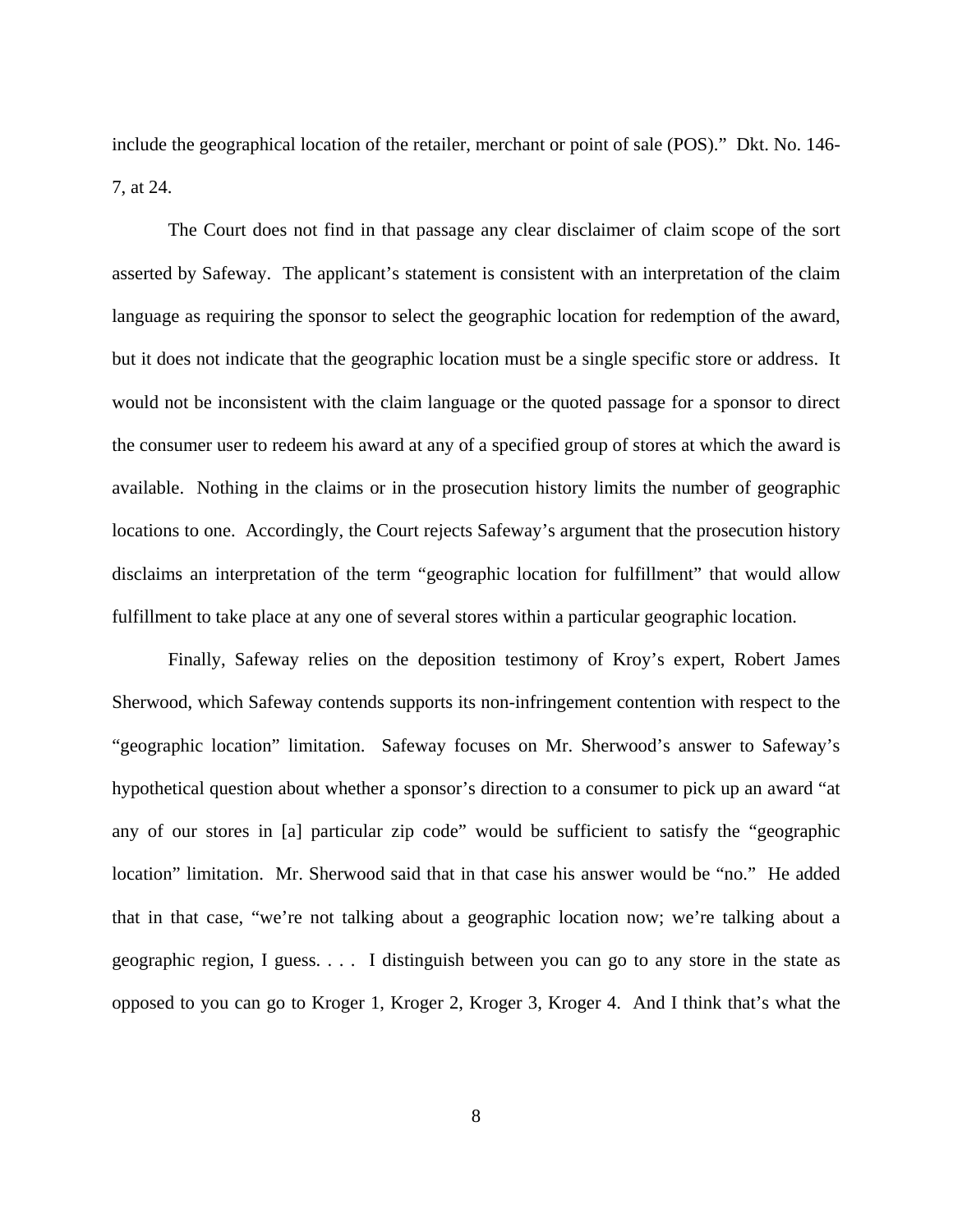construction says, also. . . . I think it's a real reach to say a zip code is a geographic location." Dkt. No. 172-3, at 4-5.

While that portion of Mr. Sherwood's testimony is damaging to Kroy, other portions of his testimony seem to support Kroy's theory regarding the "geographic location" limitation. Thus, later in his deposition, Mr. Sherwood was asked, if a retailer issued a coupon to a customer and said the customer could redeem the coupon "in any Kroger store within a zip code, would that be a sponsor-selected geographic location for fulfillment?" He answered "I believe it would because they've identified at least one store where the consumer could select or could redeem the award." Dkt. No. 172-3, at 8. That statement, unlike his earlier statement, appears consistent with Kroy's understanding of the claim construction order. For that reason, taking all of Mr. Sherwood's deposition testimony into account, the Court does not find that it unambiguously supports Safeway's position on non-infringement.

In any event, the issue before the Court does not turn primarily on an evidentiary dispute; instead, the dispute is principally one of claim construction. The summary judgment motion requires the Court to resolve a dispute between the parties as to the meaning of its construction of the "geographic location" limitation, and in particular the meaning of the term "specific geographic location." The Court construes that term to refer to a geographic location, but not to require that the geographic location identify a particular individual store or point of sale. Thus, it is sufficient, in the Court's view, to identify a specific geographic location by reference to a city, region, or state. Based on that interpretation of the "geographic location for fulfillment" limitation, and the Court's earlier construction of that limitation, the Court does not find that the patent requires the sponsor to identify specific individual stores as the geographic location or